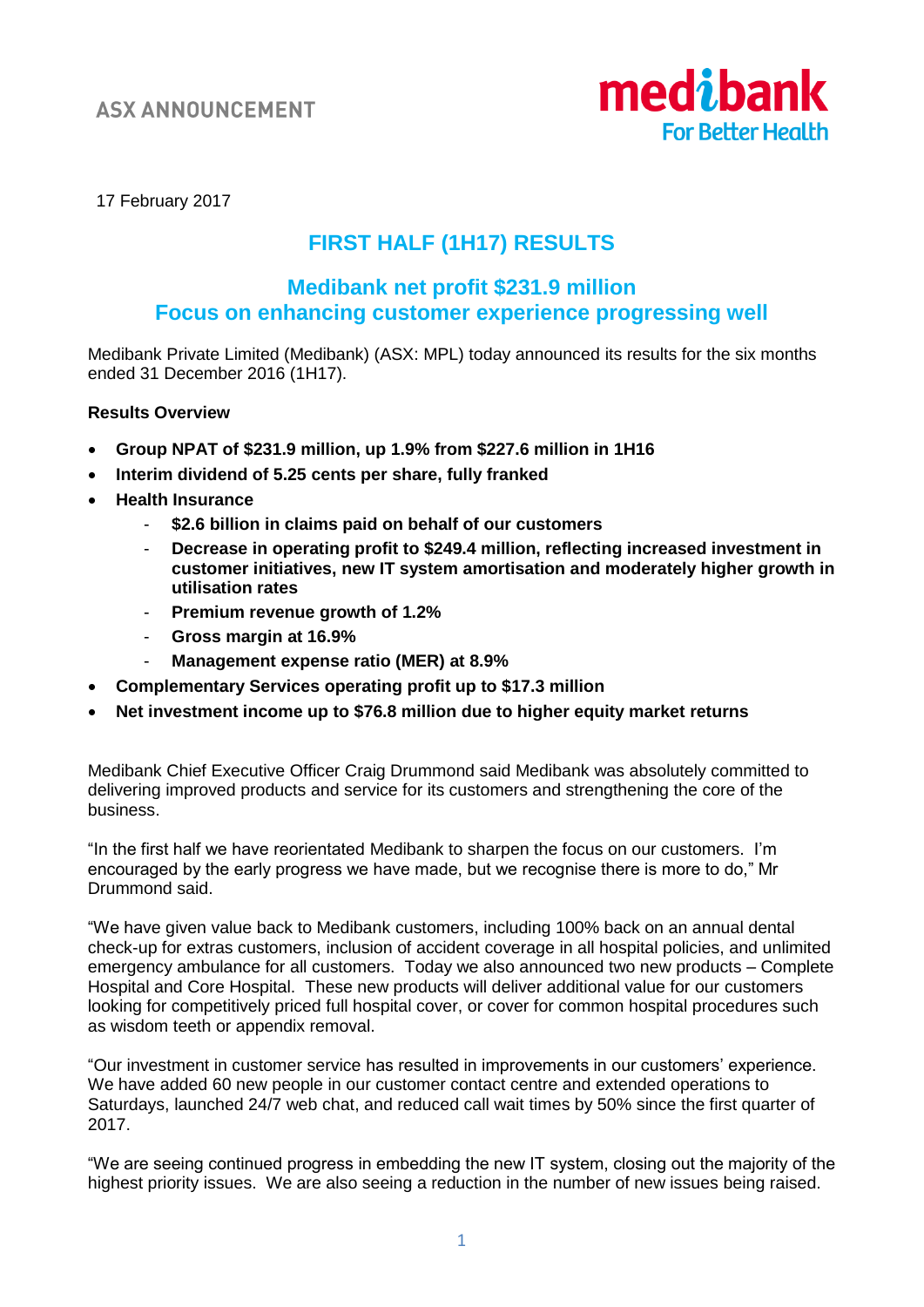As a result of improved stability in the platform, there have been fewer customer problems and fewer customer complaints related to IT issues.

"I'm pleased with the steady progress we have made during the half, and while challenges remain we are strengthening the business by delivering improved value for customers and better products and service," he said.

# **Group**

Group NPAT was up 1.9% to \$231.9 million (1H16: \$227.6 million), due primarily to the strong investment income result, offsetting a lower operating profit for the Health Insurance business.

# **Health Insurance**

Health Insurance operating profit decreased to \$249.4 million, down from \$271.7 million in 1H16, reflecting increased investment in customer initiatives, new IT system amortisation and moderately higher growth in utilisation rates later in the half. Health claims rose 1.5% to \$2,589.9 million for the half, and gross margin decreased from 17.2% to 16.9%.

Health Insurance premium revenue was up 1.2% to \$3,117.9 million. Industry volume growth continued to slow, which is indicative of the challenging conditions currently being experienced. However, underperformance relative to the market in both customer acquisition and lapse impacted growth. Medibank brand volumes were down with customer experience negatively impacted by issues associated with the embedding of the new IT system. The ahm brand continued to grow.

Management expenses were up 8.3% to \$278.6 million with the MER up from 8.4% to 8.9%, reflecting continued investment in customer initiatives and commencement of amortisation of the new IT system.

# **Complementary Services**

Complementary Services revenue declined 7.1% to \$279.3 million, however operating profit rose 88.0% to \$17.3 million, primarily due to the divestment of underperforming businesses in the prior comparative period (1H16).

#### **Net Investment Income**

Net investment income rose to \$76.8 million in 1H17 due to relatively higher equity market returns, as well as stronger credit markets, which more than offset the lower cash rate.

# **Capital**

Health Insurance related capital as at 31 December 2016 was \$870.6 million, representing approximately 13.7% of premium revenue, which is within the Board's stated target range of 12% to 14%.

#### **Dividend**

The Board has declared an interim dividend of 5.25 cents per share, fully franked. While this represents a first half dividend payout ratio of 65.9% of underlying NPAT, the Board remains committed to a full year target payout ratio between 70 to 80% of annual underlying NPAT. The dividend is payable on 29 March 2017 to the holders of ordinary shares on the register at the close of business on 8 March 2017. The ex-dividend date is 7 March 2017.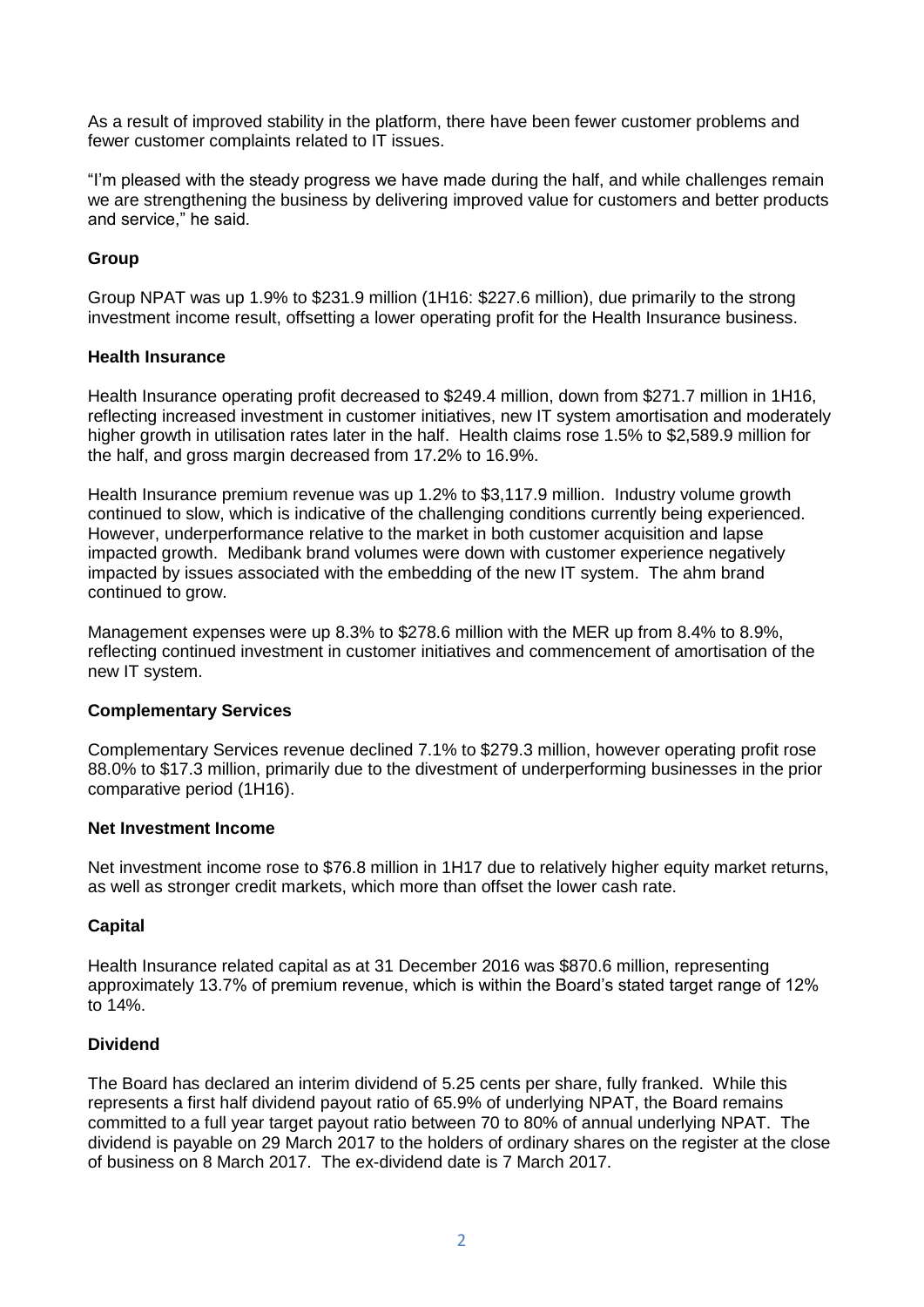#### **Health Insurance Outlook**

Medibank reaffirms its previously stated outlook that Health Insurance operating profit for FY17 is expected to be approximately \$490 million.

### **Investor Briefing**

Medibank will conduct an investor briefing on the 1H17 results today at 9.30am (AEDT). The associated investor presentation will be available, along with access to the webcast of the briefing, on Medibank's website at [http://www.medibank.com.au/about/investor-centre/results-reports.](http://www.medibank.com.au/about/investor-centre/results-reports)

#### **Further enquiries:**

**For media** Emily Ritchie Acting Divisional General Manager, External Affairs Mob: 0429 642 418 Email: emily.ritchie@medibank.com.au

# **For investors/analysts**

Chris Richardson General Manager, Investor Relations Tel: 03 8622 5834 | Mob: 0410 728 427 Email: chris.richardson@medibank.com.au